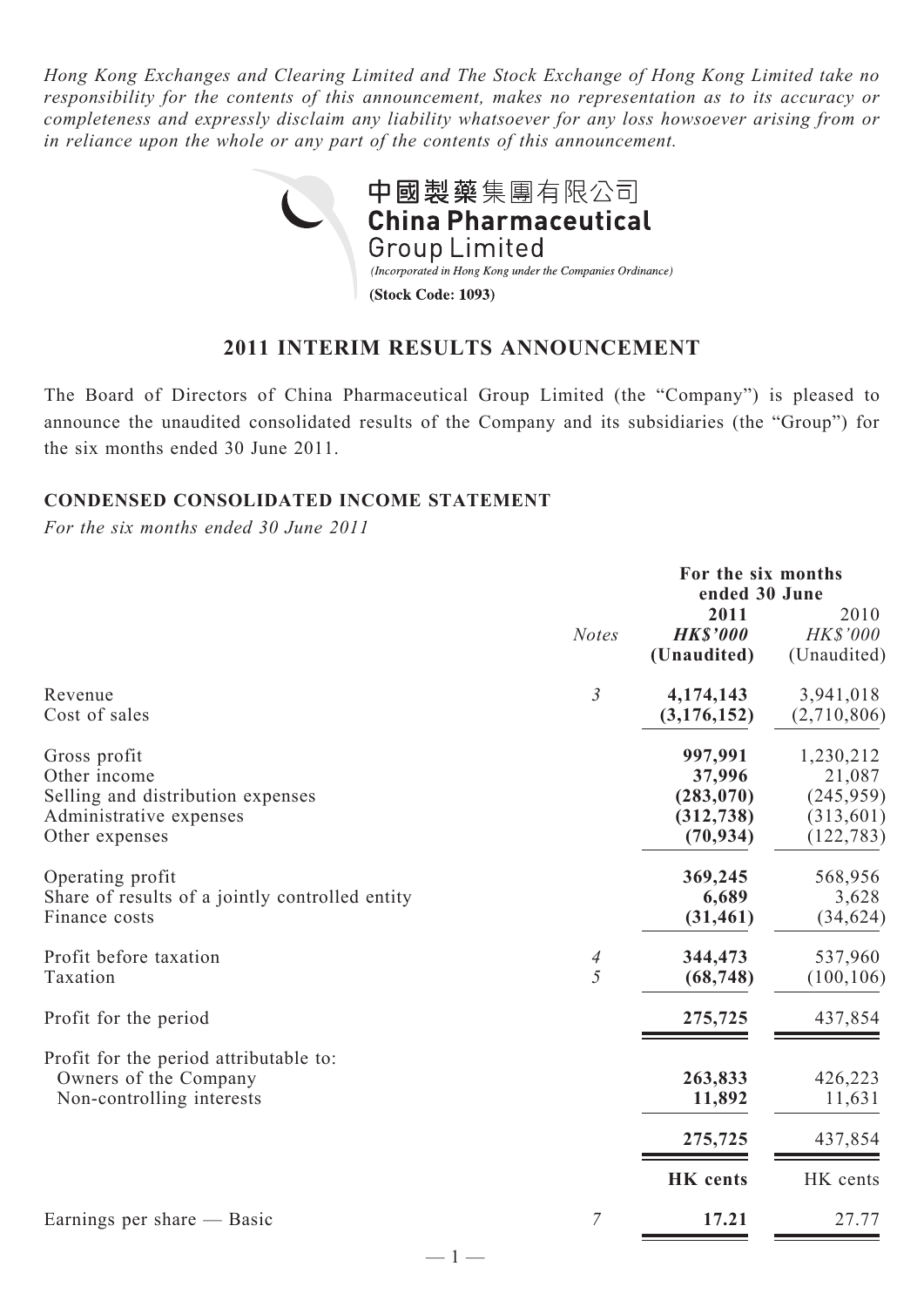# **CONDENSED CONSOLIDATED STATEMENT OF FINANCIAL POSITION**

*As at 30 June 2011*

|                                              |              | As at           | As at       |
|----------------------------------------------|--------------|-----------------|-------------|
|                                              |              | 30 June         | 31 December |
|                                              |              | 2011            | 2010        |
|                                              | <b>Notes</b> | <b>HK\$'000</b> | HK\$'000    |
|                                              |              | (Unaudited)     | (Audited)   |
| <b>Non-current assets</b>                    |              |                 |             |
| Property, plant and equipment                |              | 4,515,945       | 4,353,404   |
| Prepaid lease payments                       |              | 304,397         | 302,141     |
| Intangible assets                            |              | 210,069         | 207,603     |
| Goodwill                                     |              | 159,929         | 156,166     |
| Interest in a jointly controlled entity      |              | 36,500          | 29,054      |
| Available-for-sale investments               |              | 10,634          | 7,433       |
|                                              |              | 5,237,474       | 5,055,801   |
| <b>Current assets</b>                        |              |                 |             |
| Inventories                                  |              | 1,463,834       | 1,204,864   |
| Trade and other receivables                  | $\delta$     | 1,884,200       | 1,441,956   |
| Bills receivables                            | 8            | 795,207         | 810,838     |
| Prepaid lease payments                       |              | 9,020           | 8,808       |
| Tax recoverable                              |              | 4,150           |             |
| Trade receivables due from related companies |              | 34,535          | 14,016      |
| Trade receivables due from a connected party |              | 41,410          | 14,407      |
| Amount due from a jointly controlled entity  |              | 26,077          | 26,764      |
| Pledged bank deposits                        |              | 47,745          | 41,930      |
| Bank balances and cash                       |              | 746,819         | 1,099,806   |
|                                              |              | 5,052,997       | 4,663,389   |
| <b>Current liabilities</b>                   |              |                 |             |
| Trade and other payables                     | 9            | 1,757,684       | 1,767,207   |
| Bills payables                               | 9            | 414,366         | 440,647     |
| Amounts due to related companies             |              | 1,902           | 740         |
| Amount due to a controlling shareholder      |              | 188,036         |             |
| Tax liabilities                              |              | 30,640          | 60,291      |
| Other financial liabilities                  |              | 896             |             |
| Unsecured bank loans                         |              | 707,894         | 323,282     |
|                                              |              | 3,101,418       | 2,592,167   |
| Net current assets                           |              | 1,951,579       | 2,071,222   |
| Total assets less current liabilities        |              | 7,189,053       | 7,127,023   |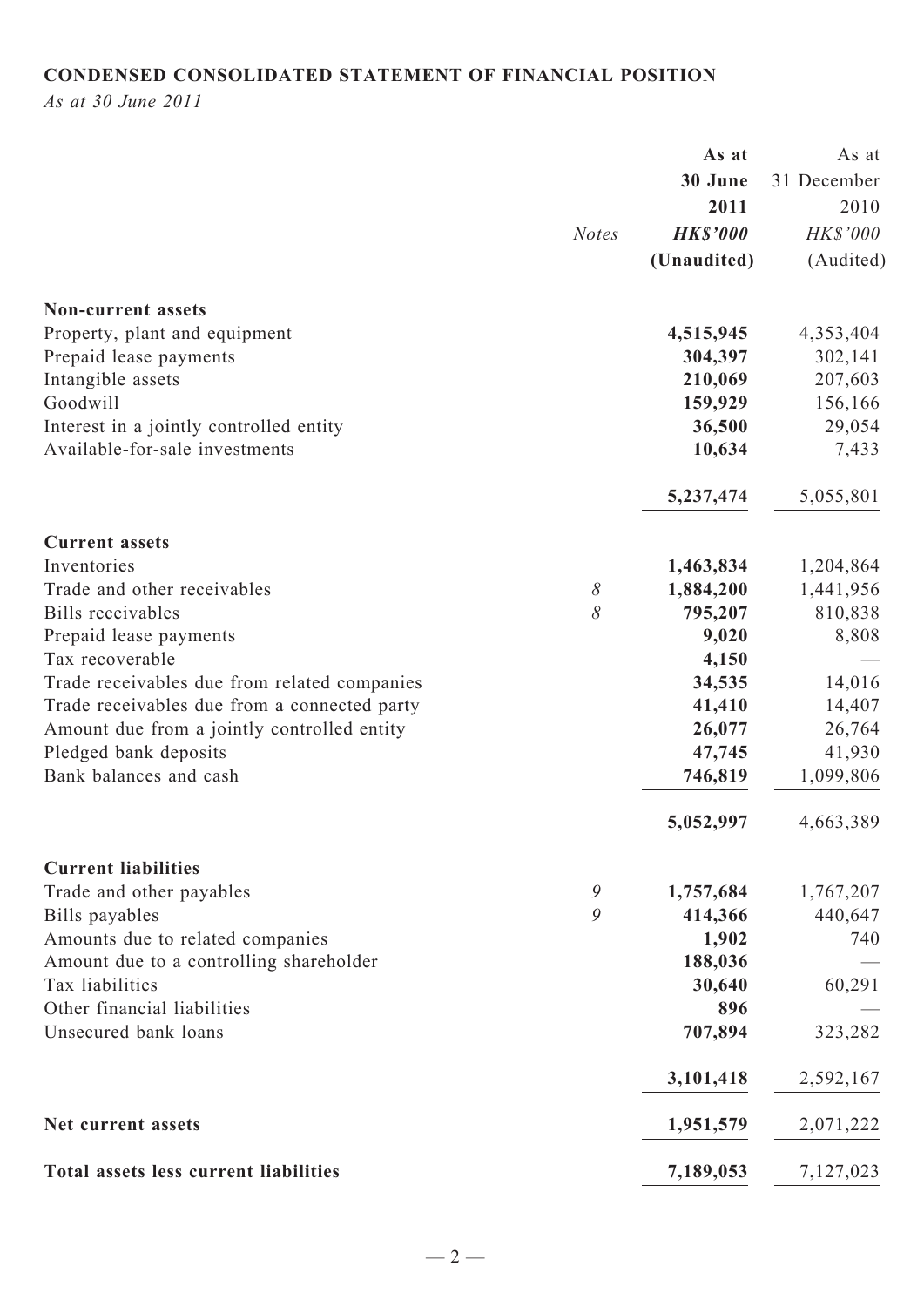|                                              | As at           | As at       |
|----------------------------------------------|-----------------|-------------|
|                                              | 30 June         | 31 December |
|                                              | 2011            | 2010        |
|                                              | <b>HK\$'000</b> | HK\$'000    |
|                                              | (Unaudited)     | (Audited)   |
| <b>Non-current liabilities</b>               |                 |             |
| Unsecured bank loans                         | 1,233,651       | 1,206,235   |
| Deferred tax liabilities                     | 47,925          | 44,348      |
|                                              | 1,281,576       | 1,250,583   |
| Net assets                                   | 5,907,477       | 5,876,440   |
| <b>Capital and reserves</b>                  |                 |             |
| Share capital                                | 152,977         | 153,496     |
| Reserves                                     | 5,620,237       | 5,587,013   |
| Equity attributable to owners of the Company | 5,773,214       | 5,740,509   |
| Non-controlling interests                    | 134,263         | 135,931     |
| <b>Total equity</b>                          | 5,907,477       | 5,876,440   |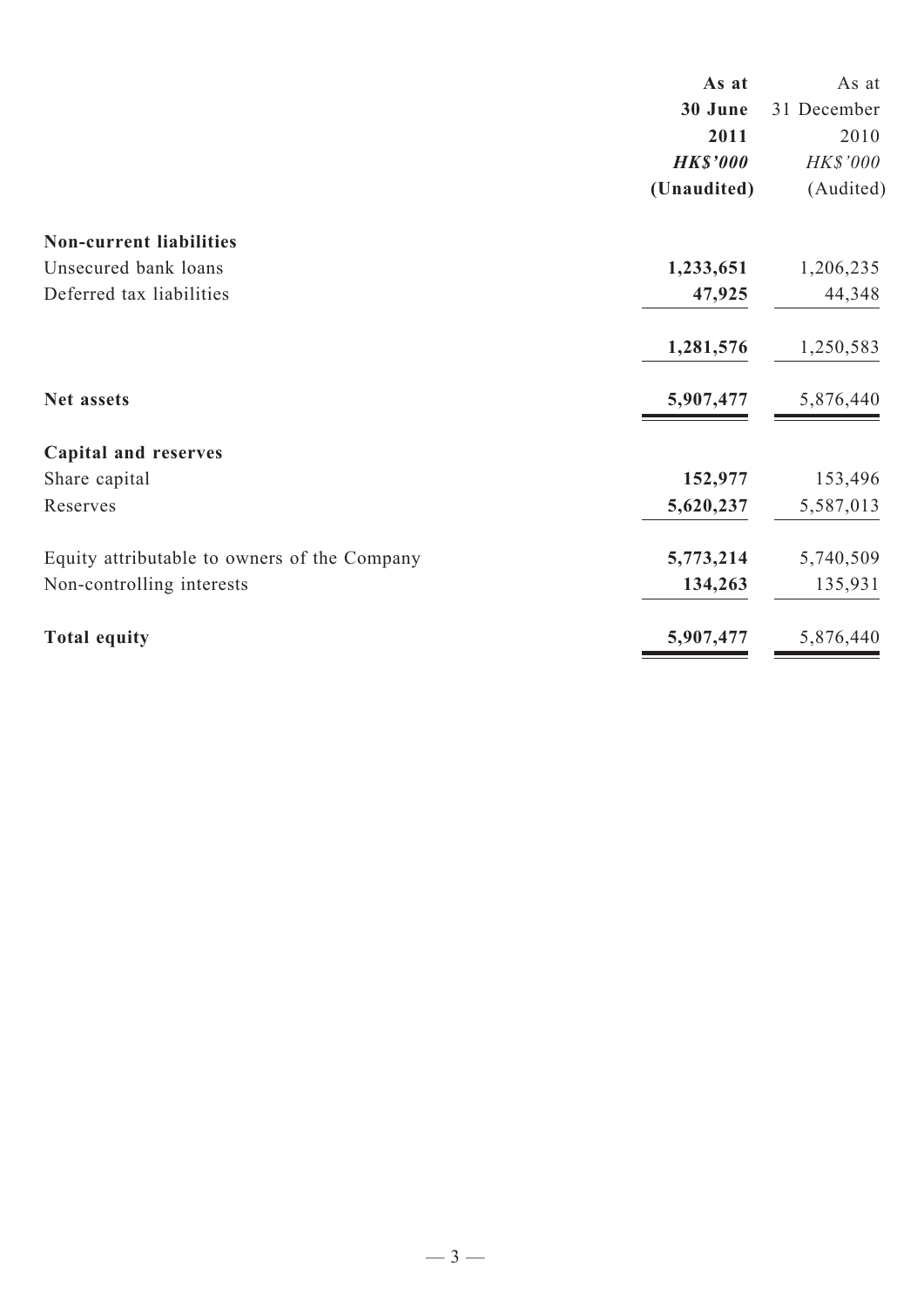#### **NOTES TO THE CONDENSED CONSOLIDATED FINANCIAL STATEMENTS**

#### **1. BASIS OF PREPARATION**

The condensed consolidated financial statements have been prepared in accordance with the applicable disclosure requirements of Appendix 16 to the Rules Governing the Listing of Securities on The Stock Exchange of Hong Kong Limited (the "Listing Rules") and with Hong Kong Accounting Standard 34 (HKAS 34), "*Interim Financial Reporting*" issued by the Hong Kong Institute of Certified Public Accountants (the "HKICPA").

#### **2. Principal Accounting Policies**

The condensed consolidated financial statements have been prepared on the historical cost basis except for certain financial instruments, which are measured at fair values.

The accounting policies and methods of computation used in the condensed consolidated financial statements for the six months ended 30 June 2011 are the same as those followed in the preparation of the Group's annual financial statements for the year ended 31 December 2010.

In the current interim period, the Group has applied, for the first time, a number of new or revised standards and interpretations ("new or revised HKFRSs").

The application of new or revised HKFRSs in the current interim period has had no material effect on the amounts reported in these condensed consolidated financial statements and/or disclosures set out in these condensed consolidated financial statements.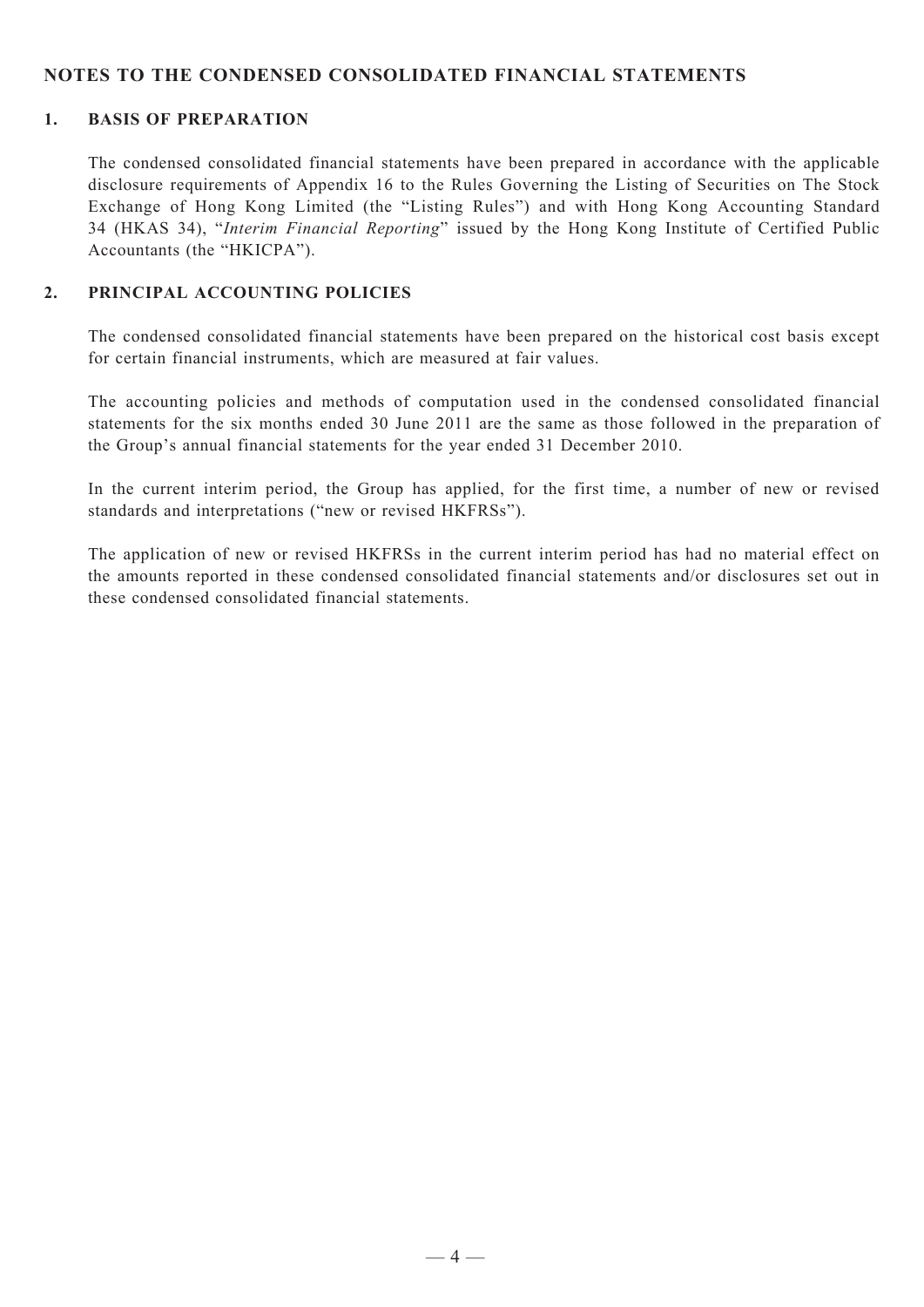#### **3. SEGMENT INFORMATION**

The following is an analysis of the Group's revenue and results by reportable and operating segments for the period under review:

## **For the six months ended 30 June 2011 (Unaudited)**

| <b>Intermediates</b> and                                    |                 |                 |                 |                 |                 |                 |
|-------------------------------------------------------------|-----------------|-----------------|-----------------|-----------------|-----------------|-----------------|
| <b>Bulk Drugs</b>                                           |                 |                 |                 |                 |                 |                 |
| Vitamin C                                                   | Antibiotics     | Finished        |                 | Segment         |                 |                 |
| series                                                      | series          | <b>Drugs</b>    | Others          | total           | Eliminations    | Consolidated    |
| <b>HK\$'000</b>                                             | <b>HK\$'000</b> | <b>HK\$'000</b> | <b>HK\$'000</b> | <b>HK\$'000</b> | <b>HK\$'000</b> | <b>HK\$'000</b> |
|                                                             |                 |                 |                 |                 |                 |                 |
| 977,650                                                     | 1,767,297       | 1,364,192       | 65,004          | 4,174,143       |                 | 4,174,143       |
| 867                                                         | 494,089         |                 | 138,123         | 633,079         | (633, 079)      |                 |
| 978,517                                                     | 2,261,386       | 1,364,192       | 203,127         | 4,807,222       | (633, 079)      | 4,174,143       |
| Inter-segment sales are charged at prevailing market rates. |                 |                 |                 |                 |                 |                 |
| 161,226                                                     | 136,356         | 134,530         | 834             |                 |                 | 432,946         |
|                                                             |                 |                 |                 |                 |                 | 2,302           |
|                                                             |                 |                 |                 |                 |                 | (66, 003)       |
|                                                             |                 |                 |                 |                 |                 | 369,245         |
|                                                             |                 |                 |                 |                 |                 |                 |
|                                                             |                 |                 |                 |                 |                 | 6,689           |
|                                                             |                 |                 |                 |                 |                 | (31, 461)       |
|                                                             |                 |                 |                 |                 |                 | 344,473         |
|                                                             |                 |                 |                 |                 |                 |                 |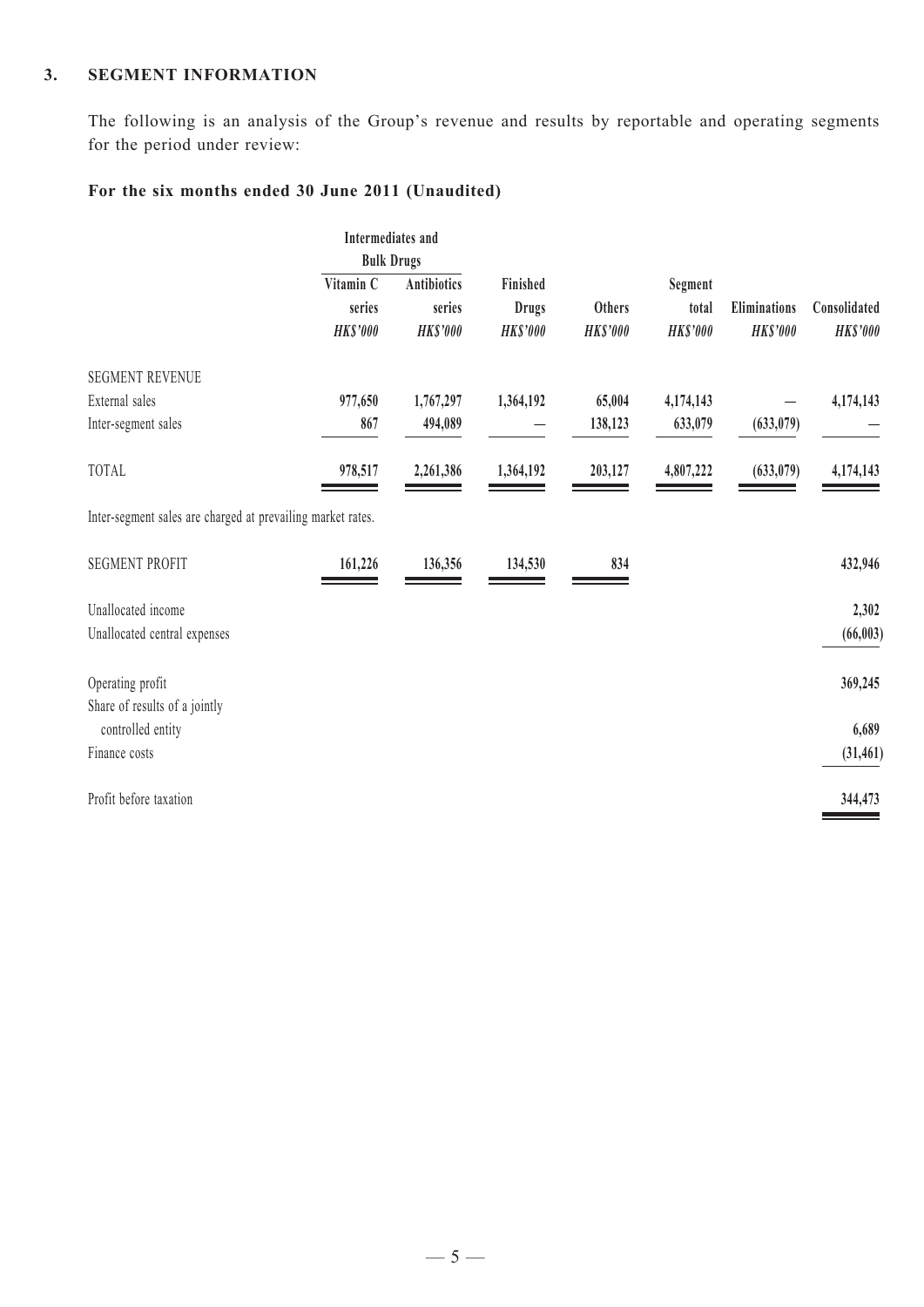#### **For the six months ended 30 June 2010 (Unaudited)**

|                                                             | Intermediates and<br><b>Bulk Drugs</b> |             |           |          |           |              |              |
|-------------------------------------------------------------|----------------------------------------|-------------|-----------|----------|-----------|--------------|--------------|
|                                                             | Vitamin C                              | Antibiotics | Finished  |          | Segment   |              |              |
|                                                             | series                                 | series      | Drugs     | Others   | total     | Eliminations | Consolidated |
|                                                             | HK\$'000                               | HK\$'000    | HK\$'000  | HK\$'000 | HK\$'000  | HK\$'000     | HK\$'000     |
| <b>SEGMENT REVENUE</b>                                      |                                        |             |           |          |           |              |              |
| External sales                                              | 1,144,258                              | 1,562,199   | 1,131,542 | 103,019  | 3,941,018 |              | 3,941,018    |
| Inter-segment sales                                         | 1,163                                  | 459,758     |           | 138,925  | 599,846   | (599, 846)   |              |
| TOTAL                                                       | 1,145,421                              | 2,021,957   | 1,131,542 | 241,944  | 4,540,864 | (599, 846)   | 3,941,018    |
| Inter-segment sales are charged at prevailing market rates. |                                        |             |           |          |           |              |              |
| SEGMENT PROFIT (LOSS)                                       | 489,411                                | 58,841      | 99,493    | (2,346)  |           |              | 645,399      |
| Unallocated income                                          |                                        |             |           |          |           |              | 4,268        |
| Unallocated central expenses                                |                                        |             |           |          |           |              | (80, 711)    |
| Operating profit<br>Share of results of a jointly           |                                        |             |           |          |           |              | 568,956      |
| controlled entity                                           |                                        |             |           |          |           |              | 3,628        |
| Finance costs                                               |                                        |             |           |          |           |              | (34, 624)    |
| Profit before taxation                                      |                                        |             |           |          |           |              | 537,960      |

Segment profit (loss) represents the profit (loss) earned by each segment without allocation of interest income, central administrative expenses, central advertising costs, share of results of a jointly controlled entity and finance costs. This is the measure reported to the board of directors for the purposes of resource allocation and performance assessment.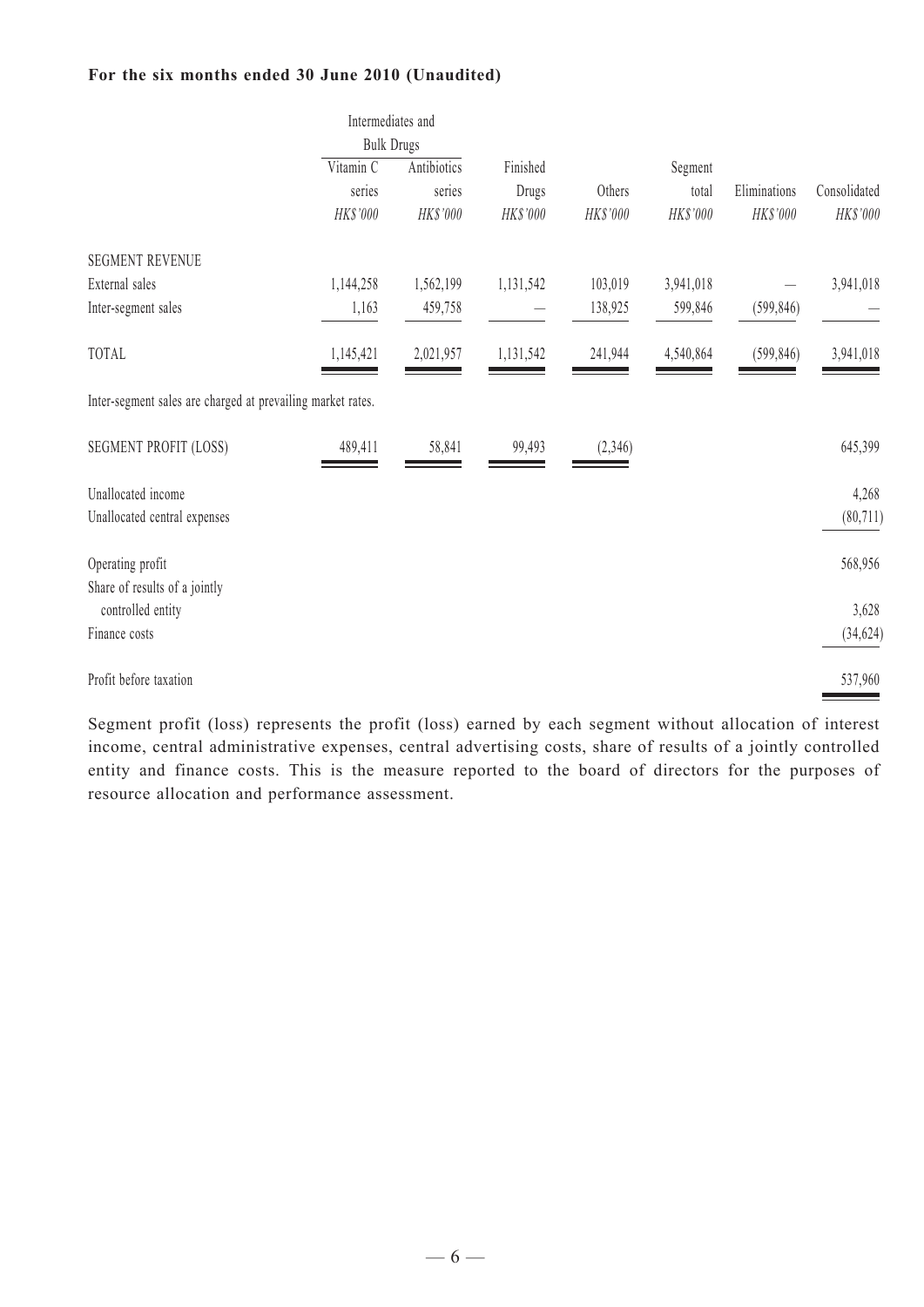#### **4. PROFIT BEFORE TAXation**

|                                                                                               | For the six months<br>ended 30 June    |                                 |
|-----------------------------------------------------------------------------------------------|----------------------------------------|---------------------------------|
|                                                                                               | 2011<br><b>HK\$'000</b><br>(Unaudited) | 2010<br>HK\$'000<br>(Unaudited) |
| Profit before taxation has been arrived at after charging (crediting)<br>the following items: |                                        |                                 |
| Amortisation of intangible assets (included in cost of sales)                                 | 21,459                                 | 10,336                          |
| Amortisation of prepaid lease payments                                                        | 4,740                                  | 3,810                           |
| Depreciation of property, plant and equipment                                                 | 281,202                                | 252,412                         |
| Loss on disposal of property, plant and equipment (included in other                          |                                        |                                 |
| expenses)                                                                                     | 1,473                                  | 43,127                          |
| Net foreign exchange losses                                                                   | 4,391                                  | 2,792                           |
| Research and development expenses (included in other expenses)                                | 63,395                                 | 64,063                          |
| Interest income                                                                               | (2,302)                                | (4,268)                         |

For the six months ended 30 June 2010 and 2011, cost of inventories recognised as an expense approximated cost of sales as shown in the condensed consolidated income statement.

#### 5. **TAXATION**

|                                 | For the six months |             |  |
|---------------------------------|--------------------|-------------|--|
|                                 | ended 30 June      |             |  |
|                                 | 2011               | 2010        |  |
|                                 | <b>HK\$'000</b>    | HK\$'000    |  |
|                                 | (Unaudited)        | (Unaudited) |  |
| The tax charge comprises:       |                    |             |  |
| PRC Enterprise Income Tax       |                    |             |  |
| — Current year                  | 62,015             | 91,606      |  |
| — Underprovision in prior years | 2,026              |             |  |
|                                 | 64,041             | 91,606      |  |
| Deferred taxation               | 4,707              | 8,500       |  |
|                                 | 68,748             | 100,106     |  |

No Hong Kong Profits Tax is payable by the Company nor its Hong Kong subsidiaries since they either had no assessable profits or incurred tax losses for both periods. Taxation arising in other jurisdictions is calculated at the rate prevailing in the relevant jurisdictions.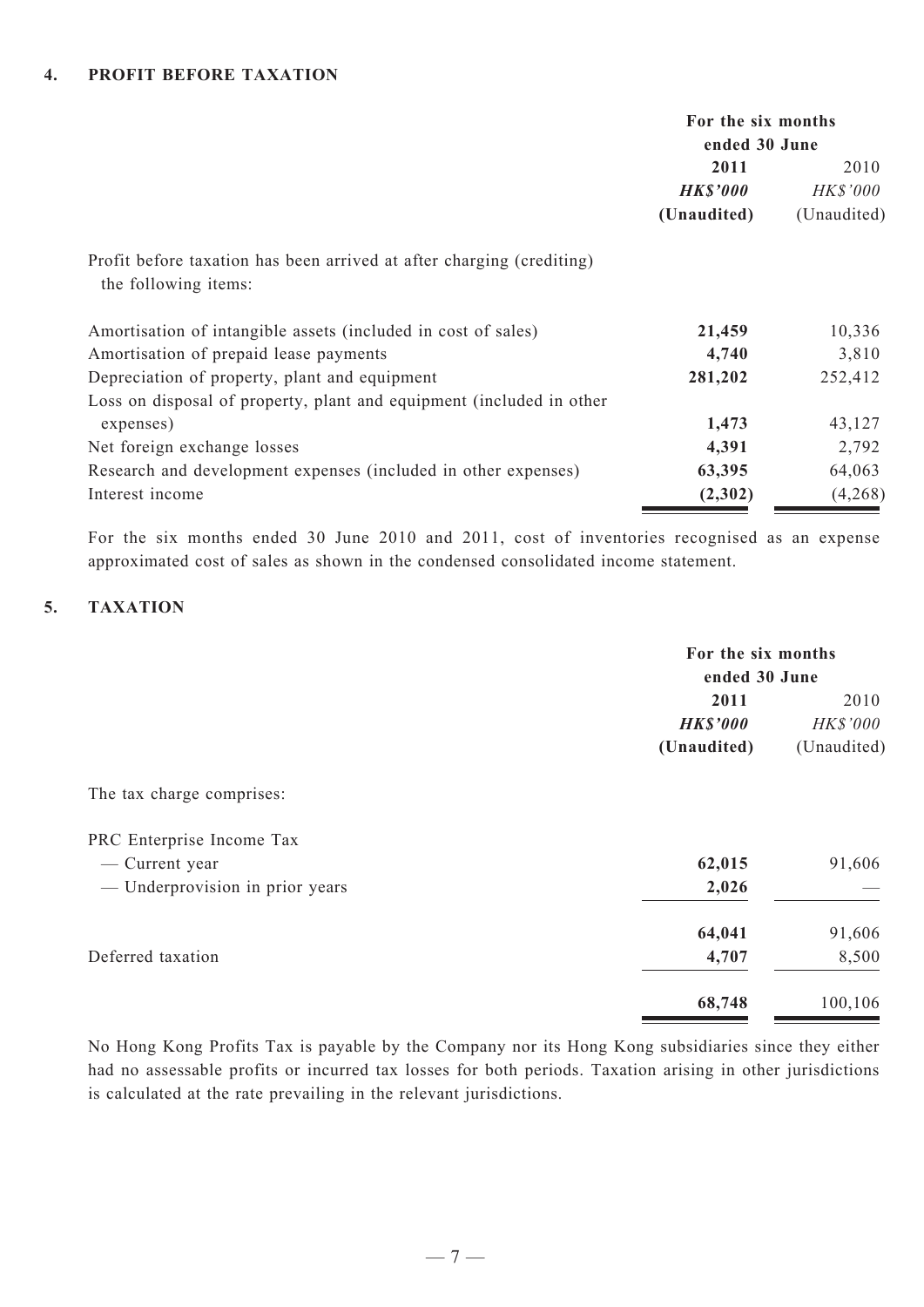Pursuant to the relevant laws and regulations in the PRC, certain subsidiaries of the Company established before 16 March 2007 are entitled to exemption from PRC Enterprise Income Tax for two years starting from their first profit-making years, followed by a 50% reduction in tax rate for the next three years.

The tax charge for both periods represents income tax provisions which have taken into account the above-mentioned tax incentives. The basic tax rate of the Company's PRC subsidiaries is 25%, except those which are enjoying the concessionary tax rate of 15% in the relevant special zone in the PRC during the concessionary period.

In addition, pursuant to the approvals granted by the relevant tax authorities, certain subsidiaries of the Company are qualified as advanced technology enterprises in the PRC (the "Qualification") for a period of 3 years up to 2010 or 2011. The applicable tax rate for these enterprises is 15% despite the expiration of the Qualification for certain subsidiaries as the directors consider that the chance of approval of application for re-examination on the Qualification not being awarded is remote.

In respect of the withholding tax upon the distribution of undistributed retained profits earned by the PRC subsidiaries to the shareholders, deferred taxation of HK\$4,707,000 (2010: HK\$8,500,000) has been provided for in the condensed consolidated financial statements in respect of the temporary differences attributable to such profits. During the period, withholding tax of HK\$1,242,000 (2010: HK\$5,682,000) has been paid.

As at 30 June 2011, the Group had unused tax losses of HK\$73,722,000 (31 December 2010: HK\$90,742,000) available for offset against future profits. No deferred tax asset has been recognised in respect of such losses due to the unpredictability of future profit streams. Most of the unrecognised tax losses will expire in various dates up to 2014.

There was no other significant unprovided deferred tax for the period or at the end of the reporting period.

#### **6. DIVIDENDS**

The directors do not declare the payment of an interim dividend for the six months ended 30 June 2011 (2010: Nil).

During the period, a final dividend of HK24 cents per share was distributed to shareholders as final dividend for the year ended 31 December 2010 (2010: HK24 cents for the year ended 31 December 2009). The aggregate amount of final dividend distributed amounted to HK\$367,732,000 (2010: HK\$368,391,000). The amount paid in current period amounted to HK\$179,696,000 (2010: HK\$368,391,000).

#### **7. EARNINGS PER SHARE**

The calculation of the basic earnings per share for the six months ended 30 June 2011 is based on the profit for the period attributable to owners of the Company of HK\$263,833,000 (2010: HK\$426,223,000) and the weighted average number of ordinary shares of 1,532,864,584 (2010: 1,534,960,661 shares in issue) for the period.

No diluted earnings per share has been presented for the six months ended 30 June 2010 and 2011 as there were no potential ordinary shares in issue during both periods.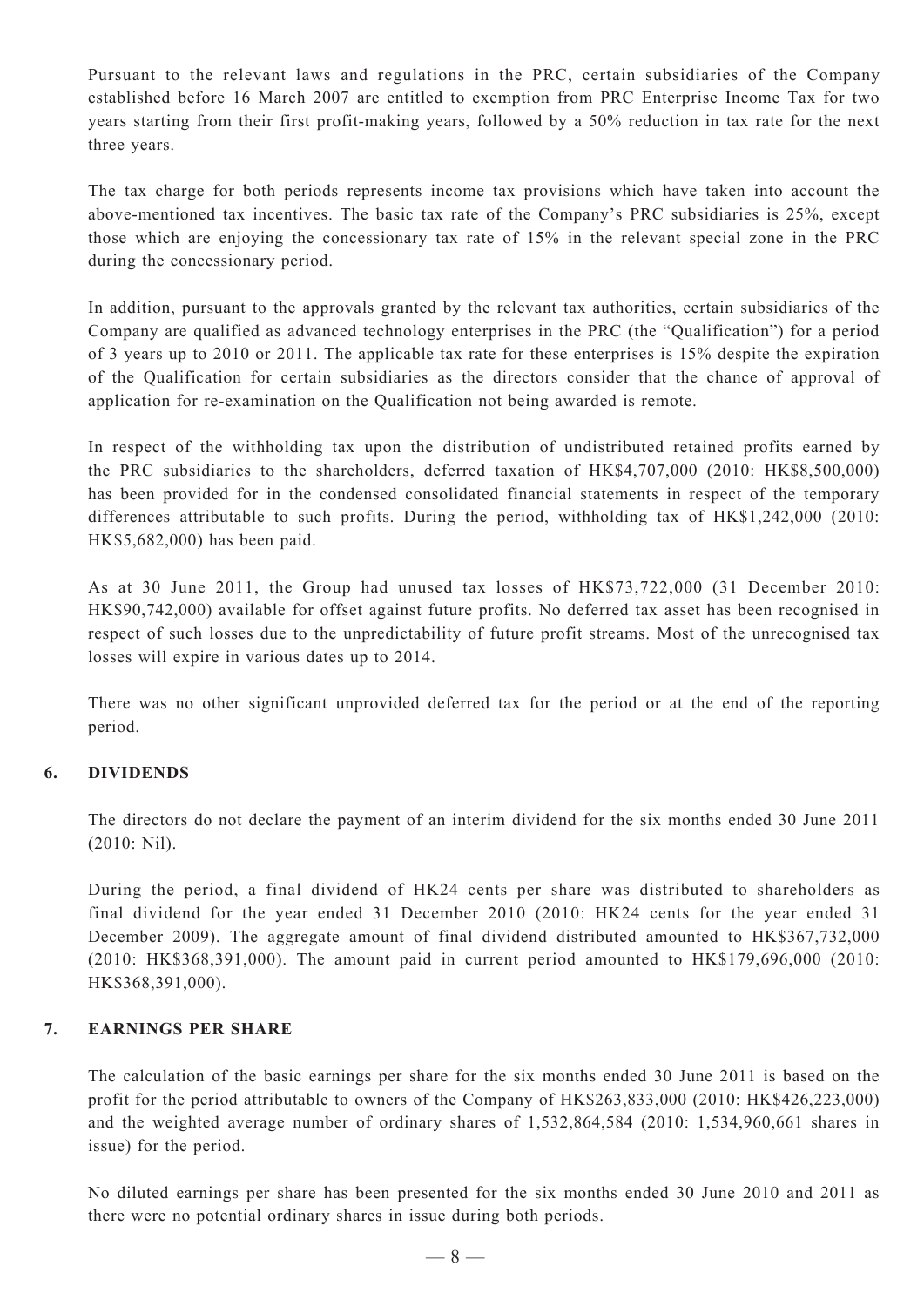#### **8. TRADE AND OTHER RECEIVABLES/BILLS RECEIVABLES**

|                   | As at           | As at       |
|-------------------|-----------------|-------------|
|                   | 30 June         | 31 December |
|                   | 2011            | 2010        |
|                   | <b>HK\$'000</b> | HK\$'000    |
|                   | (Unaudited)     | (Audited)   |
| Trade receivables | 1,339,852       | 1,076,520   |
| Bills receivables | 795,207         | 810,838     |
|                   | 2,135,059       | 1,887,358   |
| Other receivables | 544,348         | 365,436     |
|                   | 2,679,407       | 2,252,794   |
|                   |                 |             |

The Group allows a general credit period of up to 90 days to its trade customers. The following is an analysis of trade receivables (net of allowance for doubtful debts) presented based on invoice date.

| As at           | As at       |
|-----------------|-------------|
| 30 June         | 31 December |
| 2011            | 2010        |
| <b>HK\$'000</b> | HK\$'000    |
| (Unaudited)     | (Audited)   |
| 1,202,787       | 1,022,490   |
| 131,927         | 52,499      |
| 5,138           | 1,531       |
| 1,339,852       | 1,076,520   |
|                 |             |

## **9. TRADE AND OTHER PAYABLES/BILLS PAYABLES**

|                | As at           | As at       |
|----------------|-----------------|-------------|
|                | 30 June         | 31 December |
|                | 2011            | 2010        |
|                | <b>HK\$'000</b> | HK\$'000    |
|                | (Unaudited)     | (Audited)   |
| Trade payables | 941,056         | 773,507     |
| Bills payables | 414,366         | 440,647     |
|                | 1,355,422       | 1,214,154   |
| Other payables | 816,628         | 993,700     |
|                | 2,172,050       | 2,207,854   |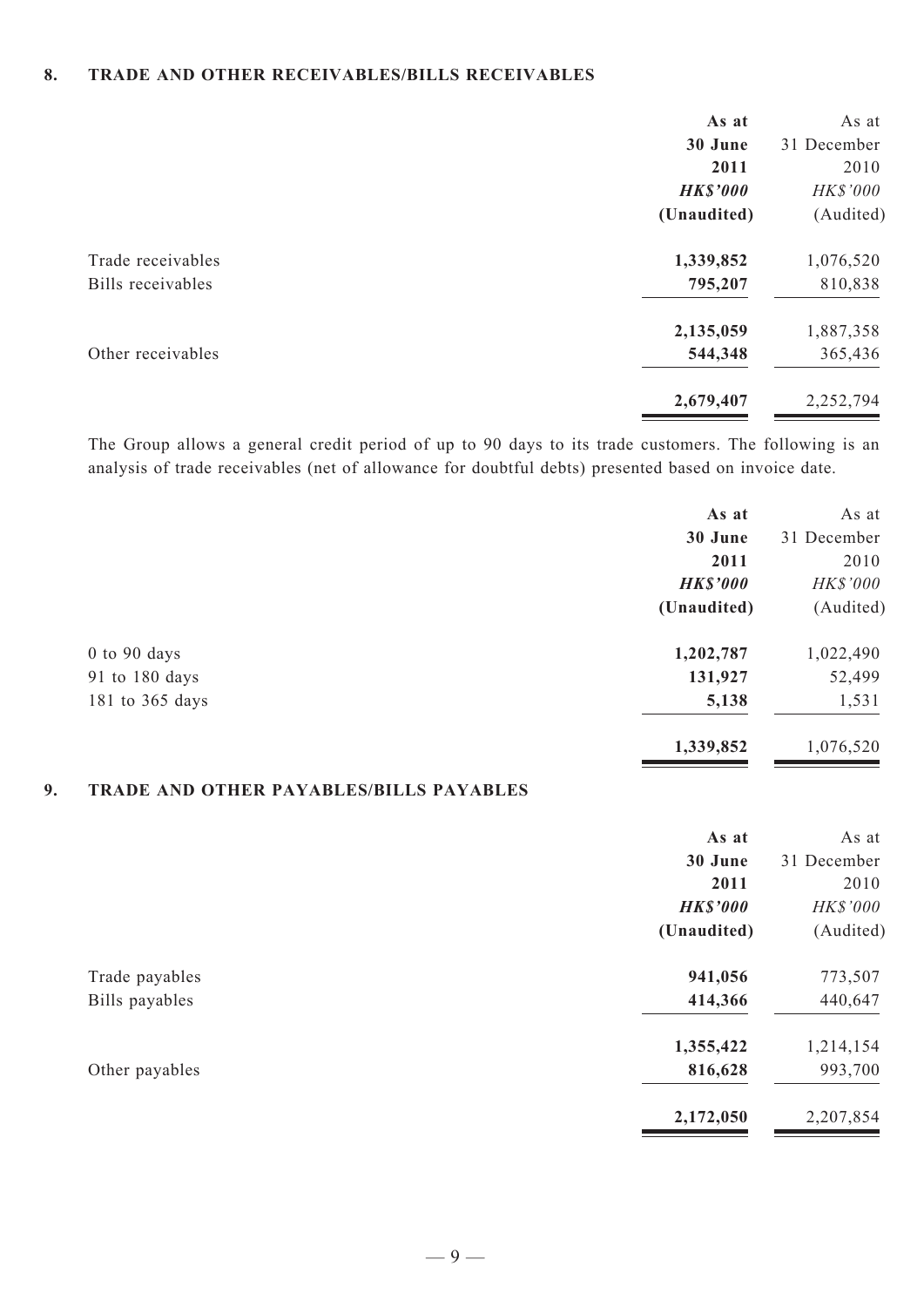The following is an aged analysis of trade payables presented based on the invoice date.

|                    | As at           | As at           |
|--------------------|-----------------|-----------------|
|                    | 30 June         | 31 December     |
|                    | 2011            | 2010            |
|                    | <b>HK\$'000</b> | <b>HK\$'000</b> |
|                    | (Unaudited)     | (Audited)       |
| $0$ to $90$ days   | 720,938         | 731,593         |
| 91 to 180 days     | 214,068         | 31,850          |
| 181 to 365 days    | 6,050           | 8,331           |
| More than 365 days |                 | 1,733           |
|                    | 941,056         | 773,507         |

#### **Business Review and Outlook**

#### **Results**

For the first half of 2011, the Group recorded revenue of HK\$4,174 million, an increase of 5.9% as compared to the same period of last year. Profit attributable to shareholders amounted to HK\$264 million, a year-on year decrease of 38.1%.

#### **Intermediates and Bulk Drugs**

### *Vitamin C Series*

During the first half of 2011, the vitamin C market was affected by severe excess capacity, leading to a continued decline in product price. The decline was over 30% on a year-on-year basis. During the period, the Group fully leveraged its scale of production and market edges to further expand its market share. Compared to the same period of last year, sales volume increased by 37% whereas revenue decreased by 14.6% to HK\$978 million. Product price is expected to remain at low level in the second half of the year. The Group will continue to actively expand its market coverage.

### *Antibiotic Series*

As affected by market competition and government policies, product price showed a downward trend during the first half of 2011. The decline in the product price of cephalosporin products was in particular more severe. Amid the tough market environment, the Group was able to attain fullcapacity production and sales during the period though implementing effective marketing strategies. At the same time, the Group has enhanced its production technology in order to lower production cost. For the first half of the year, revenue of this business segment increased by 13.1% year-on-year to HK\$1,767 million. The market is expected to remain gloomy in the second half of the year. The Group will continue to upgrade its production technology and strive to attain full-capacity production and sales by leveraging its production scale and cost advantages and flexibly adjusting its marketing strategies.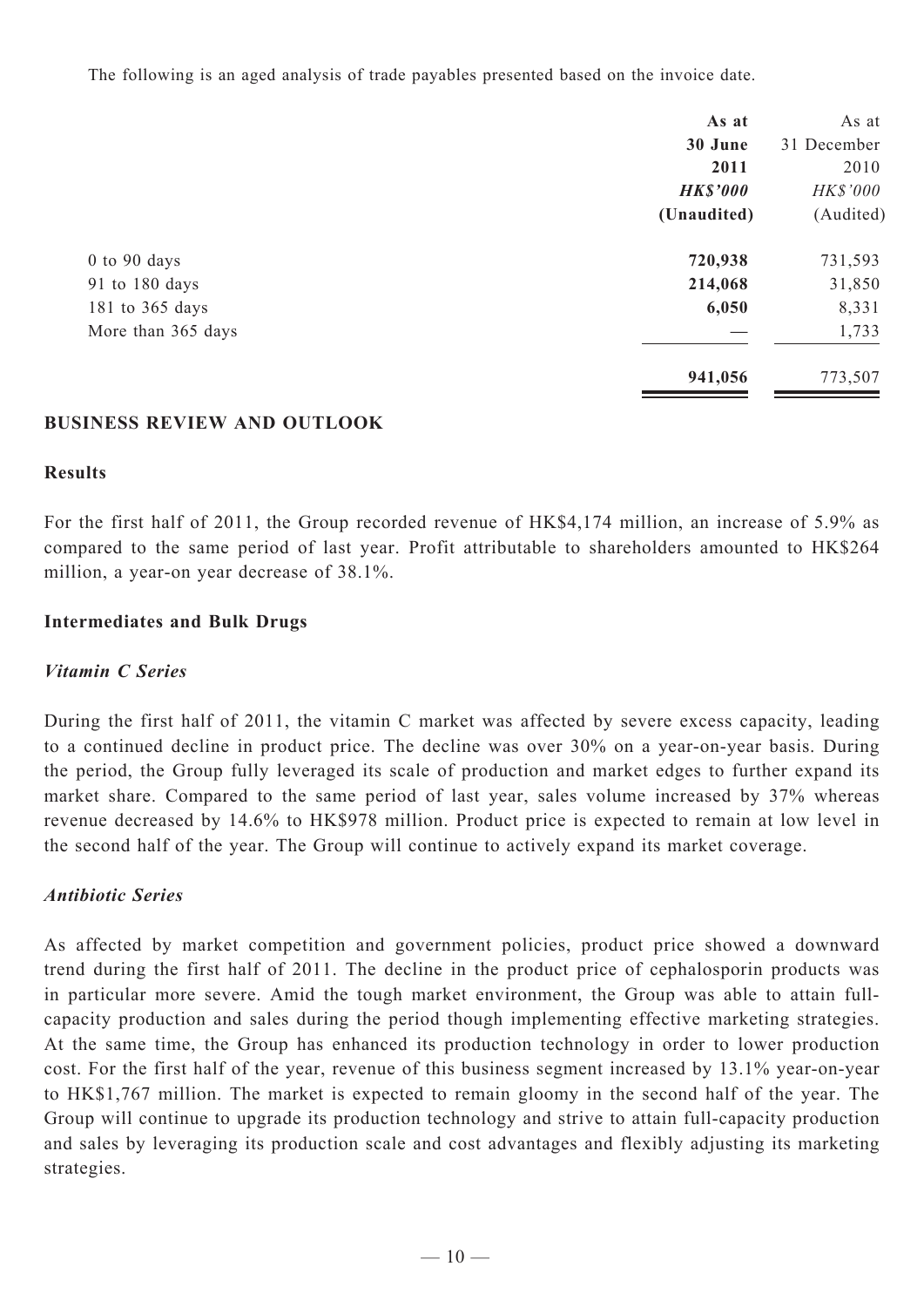## **Finished Drugs Business**

Through strengthening the co-operation with large distributors and development of end-user markets, this business reported a relatively satisfactory growth for the first half of 2011. Revenue increased by 20.6% to HK\$1,364 million as compared to the same period of last year, with the growth in meropenem injections and Chinese medicine injections more notable in particular. During the period, tenders for essential drugs began in various provinces in China. However, as the new tender rules are orientated towards the lowest-price bidder, tender price showed a continued decline. The new tender system, coupled with more restrictions on the clinical usage of antibiotics in China, is expected to have negative impact on the performance of this business segment in the second half of the year. The Group will continue to strengthen the development of sales channels and markets, and to enhance the growth of the new products.

## **Financial Review**

## **Liquidity and Financial Position**

During the period, the operating environment has become more unfavorable. In addition, the Group has increased the use of prepayment for the purchases of raw materials in order to stabilise the purchase costs. As a result, the working capital cycle was lengthened. For the first half of 2011, cash generated from operations amounted to HK\$28,847,000. Debtor turnover period (ratio of the total balance of trade receivables and bills receivables to sales, inclusive of value added tax for sales in the PRC) increased from 81 days of last year to 87 days. Inventory turnover period (ratio of inventory balance to cost of sales) also increased from 80 days to 83 days. As at 30 June 2011, the current ratio of the Group was 1.6, slightly lower than 1.8 of last year. Capital expenditure in relation to the additions of production facilities amounted to HK\$359,131,000.

The financial position of the Group remained healthy. As at 30 June 2011, total bank balances and cash amounted to HK\$794,564,000 and total loans amounted to HK\$1,941,545,000. Out of the total loans, HK\$707,894,000 will be repayable within one year and the remaining HK\$1,233,651,000 repayable between two to four years. Net gearing ratio (calculated on the basis of the Group's total loans net of bank balances and cash over shareholders' equity) increased to 19.9%, as compared with 6.8% of last year.

47% of the Group's loans are denominated in Hong Kong dollars and the remaining 53% in Renminbi. The Group's sales are mainly denominated either in Renminbi or in US dollars. The Group will use appropriate hedging arrangements to reduce the foreign exchange risk when considered necessary.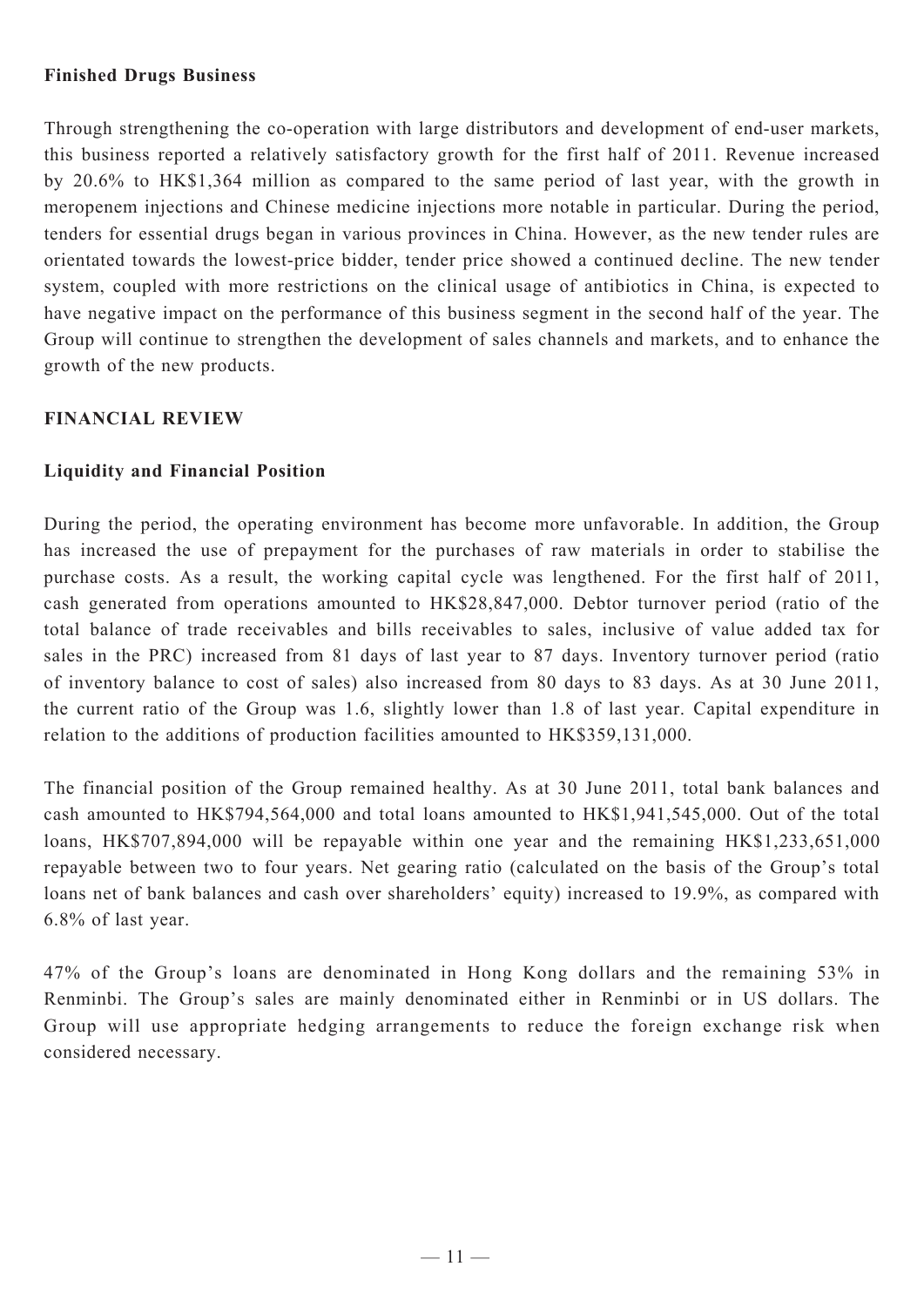## **Pledge of Assets**

As at 30 June 2011, the Group had pledged bank deposits of HK\$47,745,000 (31 December 2010: HK\$41,930,000) to banks to secure short-term banking facilities.

## **Contingent Liabilities**

As disclosed in the announcement of the Company dated 22 February 2005, the Company and one of its subsidiaries were named as, among others, defendants in a number of antitrust complaints filed in the United States. Up to the date of this announcement, four antitrust complaints have been served on the Company and three antitrust complaints have been served on the subsidiary.

The directors and management of the Company intend to contest the claims set out in the antitrust complaints vigorously. The Company and the subsidiary have appointed legal advisers to advise them in the legal proceedings and the outcome of the antitrust complaints cannot be reliably estimated with reasonable certainty at this stage.

Further information on the antitrust complaints is set out in the notes to the accounts in the 2011 Interim Report.

### **Employees**

As at 30 June 2011, the Group had about 10,474 employees, the majority of them were employed in the PRC. The Group will continue to offer competitive remuneration packages, discretionary share options and bonuses to staff based on the performance of the Group and the individual employee.

### **CORPORATE GOVERNANCE**

The Company has complied with the code provisions in the Code on Corporate Governance Practices (the "Code") contained in Appendix 14 of the Listing Rules throughout the six months ended 30 June 2011 with certain deviation as set out below.

Code provision A.2.1 of the Code stipulates that the roles of the chairman and chief executive officer should be separate and should not be performed by the same individual. Mr. Cai Dongchen, the Company's Chairman, has also assumed the role as the chief executive officer of the Company. The Company believes that vesting both roles in Mr. Cai will allow for more effective planning and execution of business strategies. As all major decisions are made in consultation with members of the Board, the Company believes that there is adequate balance of power and authority in place.

### **REVIEW OF INTERIM RESULTS**

The interim results have been reviewed by the external auditor and audit committee of the Company.